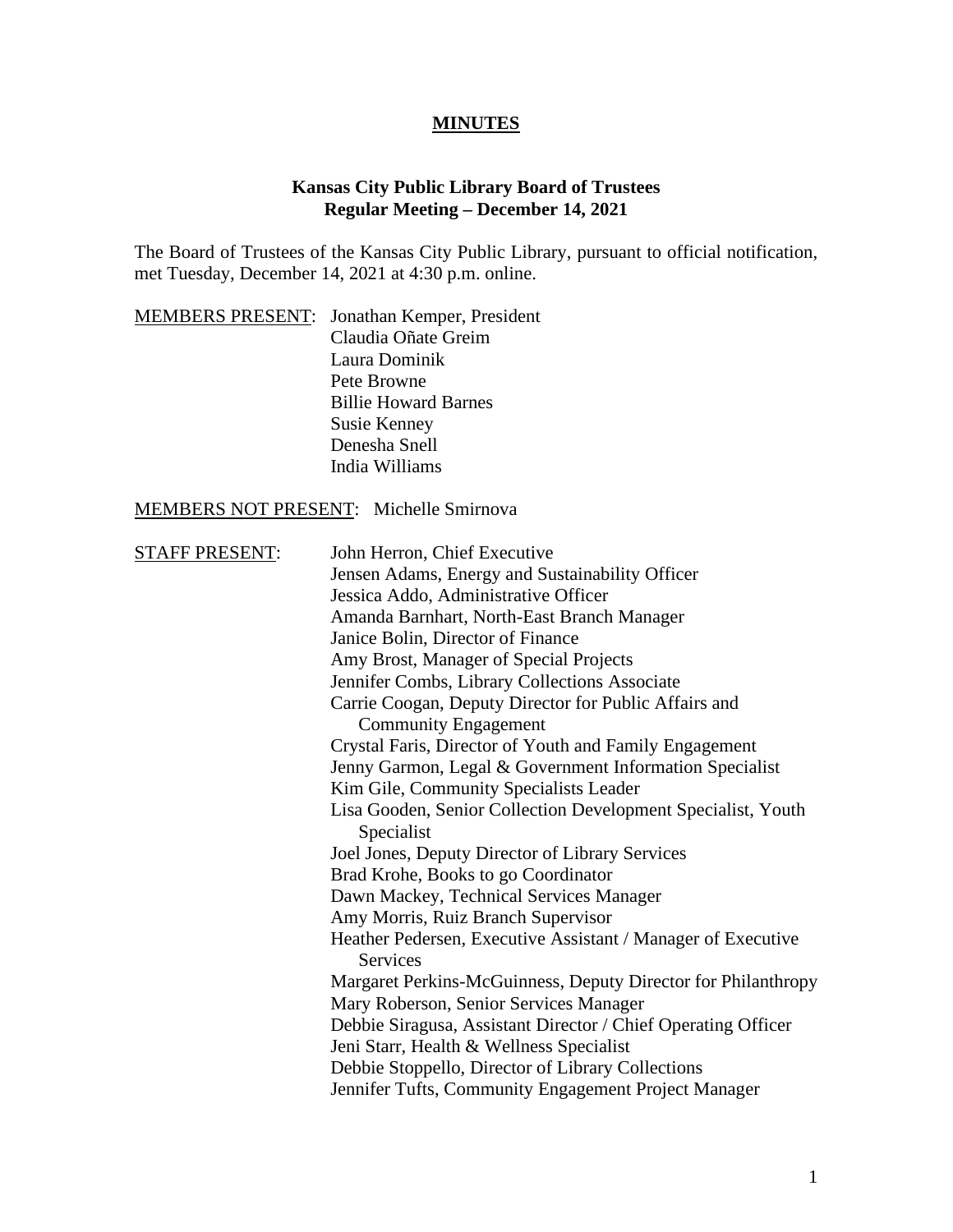Karen Weitzel, Chief People Officer Steve Wieberg, Writer / Copy Editor

Kemper called the meeting to order at 4:33 p.m.

No changes were made to the Board Calendar for calendar year 2022. (LBM 4522) **Motion by Dominik to affirm the Board Calendar. Second by Snell. Approved unanimously.**

(Note: As a matter of Board convention, the Chair votes only when his/her vote would affect the outcome of the vote. In all "recorded" votes, the vote of the Chair appears only when it has actually been cast and when it has had an effect on the disposition of the motion. Notations of "approved unanimously" mean all members, other than the Chair, voting affirmatively.)

Howard Barnes arrived 4:35 p.m.

**Motion by Dominik to approve the minutes of the November 16, 2021 Regular Board meeting. Second by Snell. Approved unanimously.** 

**Motion by Browne to approve the Consent Agenda items before the Board. Second by Howard Barnes. Approved unanimously.** The following items were approved as part of the Consent Agenda:

**Move approval of the recommendation of the Chief Executive to authorize the following expenditures for November 2021: Payroll (11/18/21 net cash \$270,050 plus taxes \$98,361) and (12/2/21 net cash \$276,045 plus taxes \$100,626) total amount of \$745,082; General Expense Payments including Checks (#6834- 7030), in the amount of \$1,070,297.** (LBM 4523)

**Move approval of the recommendation of the Chief Executive to accept the attached financial reports for November 2021.** (LBM 4524)

Oñate Greim arrived 4:37 p.m. Kenney arrived 4:47 p.m.

**Motion by Snell to approve the recommendation of the Chief Executive to authorize the transfer of \$1,700,000 to the Swanson Sanders Strategic Endowment Fund held at the Greater Kansas City Community Foundation ("GKCCF"). Second by Dominik. Approved unanimously.** (LBM 4525)

Herron discussed the Director's Report with the Board (LBM 4526) and provided an update on the strategic visioning process.

Kemper appointed Howard Barnes to the nominating committee who confirmed interest and will present a slate of officers at the January Board meeting.

## **Motion by Browne to adjourn. Second by Snell. Approved unanimously.**

The meeting adjourned at 5:10 p.m.